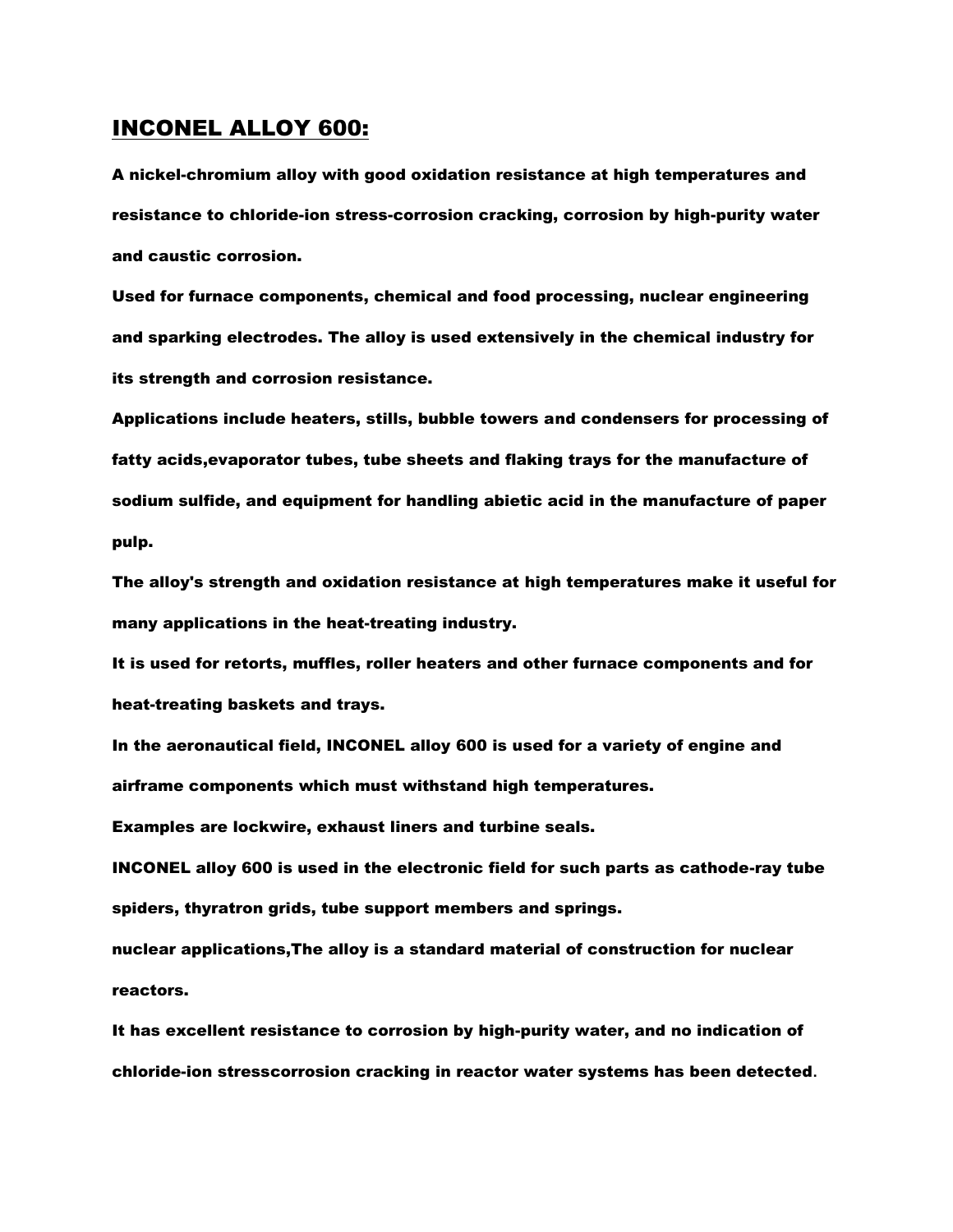# CHEMICAL PROPETIES(Limiting Chemical Composition**%** )

| <b>Ni</b> | $\mathbf{c}$ | <b>Mn</b> | Fe | S                                                                                                                | <b>Si</b> | Cu | cr |
|-----------|--------------|-----------|----|------------------------------------------------------------------------------------------------------------------|-----------|----|----|
| $+co$     |              |           |    |                                                                                                                  |           |    |    |
|           |              |           |    | 72.0   0.15   1.00   .6.00-   0.015   0.50   0.50   14.0-<br>min.   max.   max   10.00   max   max   max.   17.0 |           |    |    |

## PHYSICAL PROPETIES

| <b>Density</b>    |                 | <b>Melting</b><br>Range |               | <b>Specific Heat</b> |         | <b>Electrical</b><br><b>Resistivity</b> |      | <b>Curie</b><br><b>Temperature</b> |        | <b>Permeability at 200</b><br>oersted(15.9 kA/m) |
|-------------------|-----------------|-------------------------|---------------|----------------------|---------|-----------------------------------------|------|------------------------------------|--------|--------------------------------------------------|
| g/cm <sup>3</sup> | 1 <sup>th</sup> | °F                      | °C            | <b>Btu/lb-</b><br>°F | J/kg-°C | ohm-<br>circ<br>mil/ft                  | μΩ-m | °F                                 | ۰c     |                                                  |
| 8.47              | 0.306           | 2470-<br>2575           | 1354-<br>1413 | 0.106                | 444     | 620                                     | 1.03 | $-192$                             | $-124$ | 1.010                                            |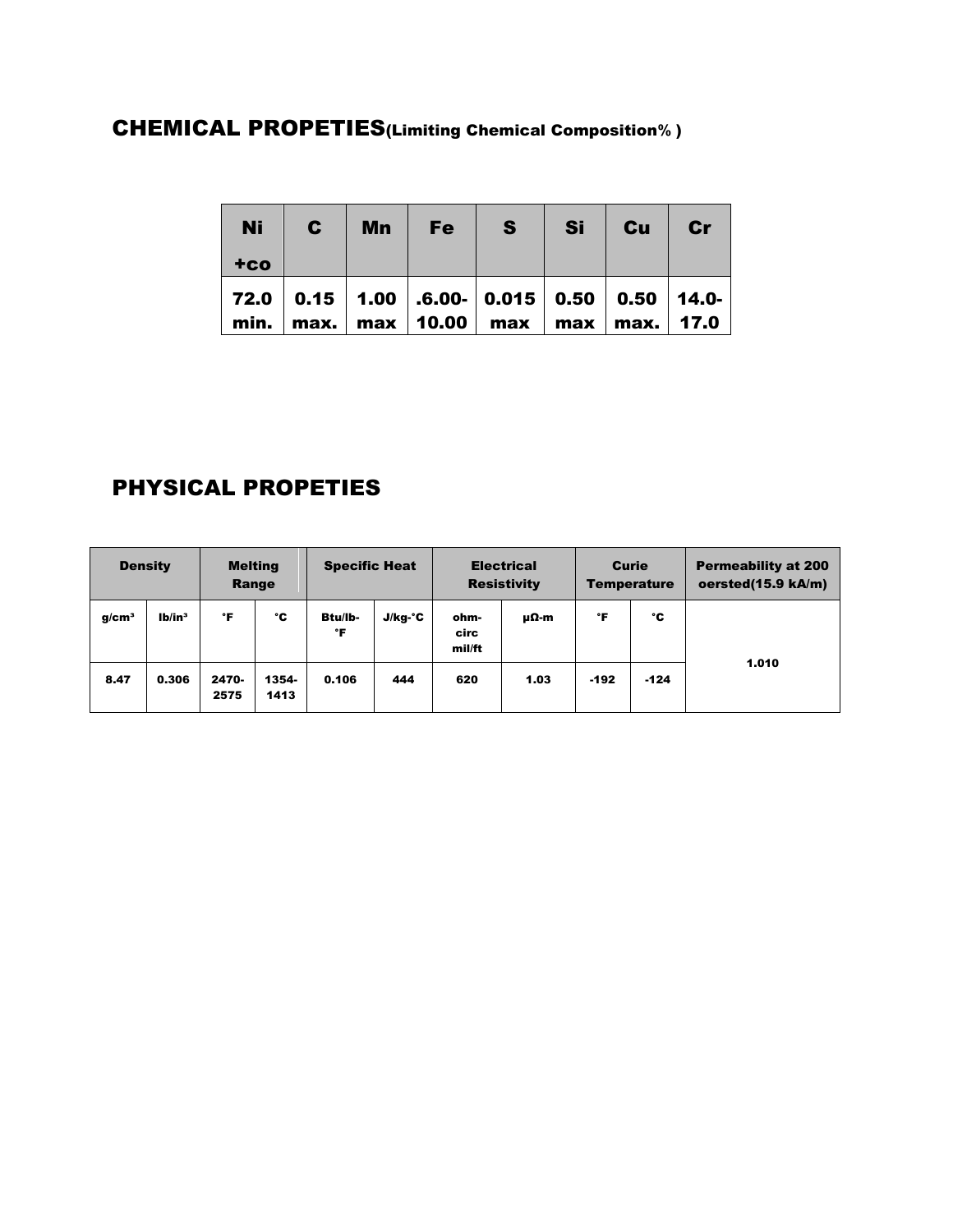### MECHANICAL PROPETIES

| Form and Condition   | <b>Tensile</b><br>Strength |            |            | <b>Yield Strength</b><br>(0.2% Offset) | Elongation, % | Hardness, Rockwell |
|----------------------|----------------------------|------------|------------|----------------------------------------|---------------|--------------------|
|                      | ksi                        | <b>MPa</b> | ksi        | <b>MPa</b>                             |               |                    |
| Rod and Bar          |                            |            |            |                                        |               |                    |
| Cold-Drawn           |                            |            |            |                                        |               |                    |
| Annealed             | 80-100                     | 550-690    | $25 - 50$  | 170-345                                | 55-35         | 65-85B             |
| As-Drawn             | 105-150                    | 725-1035   | 80-125     | 550-860                                | $30 - 10$     | 90B-30C            |
| <b>Hot-Finished</b>  |                            |            |            |                                        |               |                    |
| Annealed             | 80-100                     | 550-690    | $30 - 50$  | 205-345                                | 55-35         | 65-85B             |
| <b>Hot-Finished</b>  | 85-120                     | 585-830    | $35 - 90$  | 240-620                                | $50 - 30$     | 75-95B             |
| Plate                |                            |            |            |                                        |               |                    |
| Hot-Rolled           |                            |            |            |                                        |               |                    |
| Annealed             | 80-105                     | 550-725    | $30 - 50$  | 205-345                                | 55-35         | 65-85B             |
| <b>As-Rolled</b>     | 85-110                     | 580-760    | $35 - 65$  | 240-450                                | $50 - 30$     | 80-95B             |
| Sheet                |                            |            |            |                                        |               |                    |
| Cold-Rolled          |                            |            |            |                                        |               |                    |
| Annealed             | 80-100                     | 550-690    | $30 - 45$  | 205-310                                | 55-35         | 88B max.           |
| Hard                 | 120-150                    | 830-1035   | $90 - 125$ | 620-860                                | $15 - 2$      | 24C min.           |
| <b>Strip</b>         |                            |            |            |                                        |               |                    |
| Cold-Rolled          |                            |            |            |                                        |               |                    |
| Annealed             | 80-100                     | 550-690    | $30 - 45$  | 205-310                                | 55-35         | 84B max.           |
| <b>Spring Temper</b> | 145-170                    | 1000-1170  | 120-160    | 830-1100                               | $10-2$        | 30C min.           |
| <b>Tube and Pipe</b> |                            |            |            |                                        |               |                    |
| <b>Hot-Finished</b>  |                            |            |            |                                        |               |                    |
| <b>Hot-Finished</b>  | 75-100                     | 520-690    | $25 - 50$  | 170-345                                | 55-35         |                    |
| Annealed             | 75-100                     | 520-690    | $25 - 50$  | 170-345                                | 55-35         |                    |
| Cold-Drawn           |                            |            |            |                                        |               |                    |
| Annealed             | 80-100                     | 550-690    | $25 - 50$  | 170-345                                | 55-35         | 88B max.           |
| Wireb                |                            |            |            |                                        |               |                    |
| Cold-Drawn           |                            |            |            |                                        |               |                    |
| Annealed             | 80-120                     | 550-830    | $35 - 75$  | 240-520                                | 45-20         | ۰                  |
| No. 1 Temper         | 105-135                    | 725-930    | 70-105     | 480-725                                | $35 - 15$     |                    |
| <b>Spring Temper</b> | 170-220                    | 1170-1520  | 150-210    | 1035-1450                              | $5 - 2$       |                    |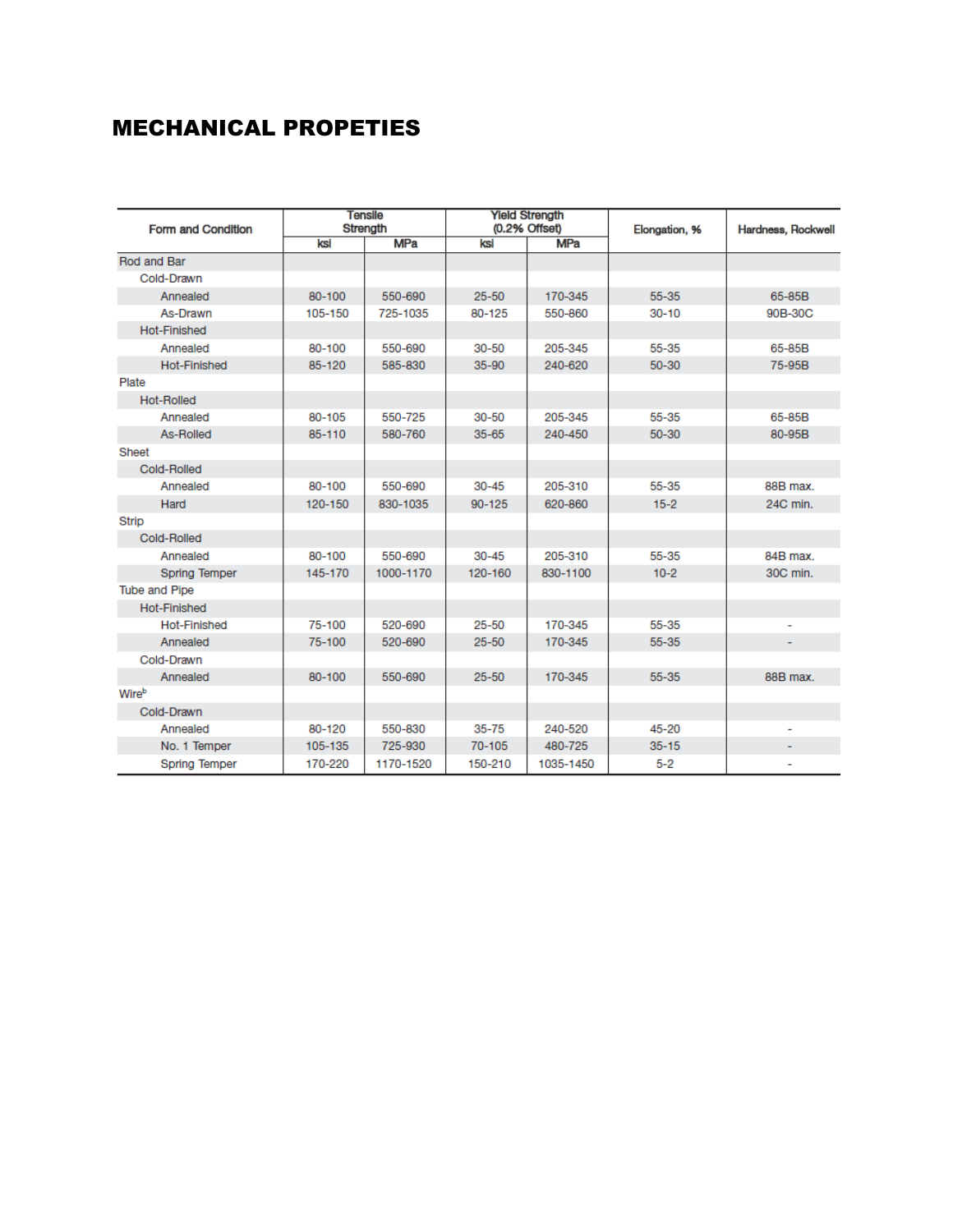#### MECHANICAL PROPETIES DIAGRAM



-temperature tensile properties of cold-drawn rod.



High-temperature tensile properties of annealed, 1600°F (870°C)/1 hr, hot-rolled plate.